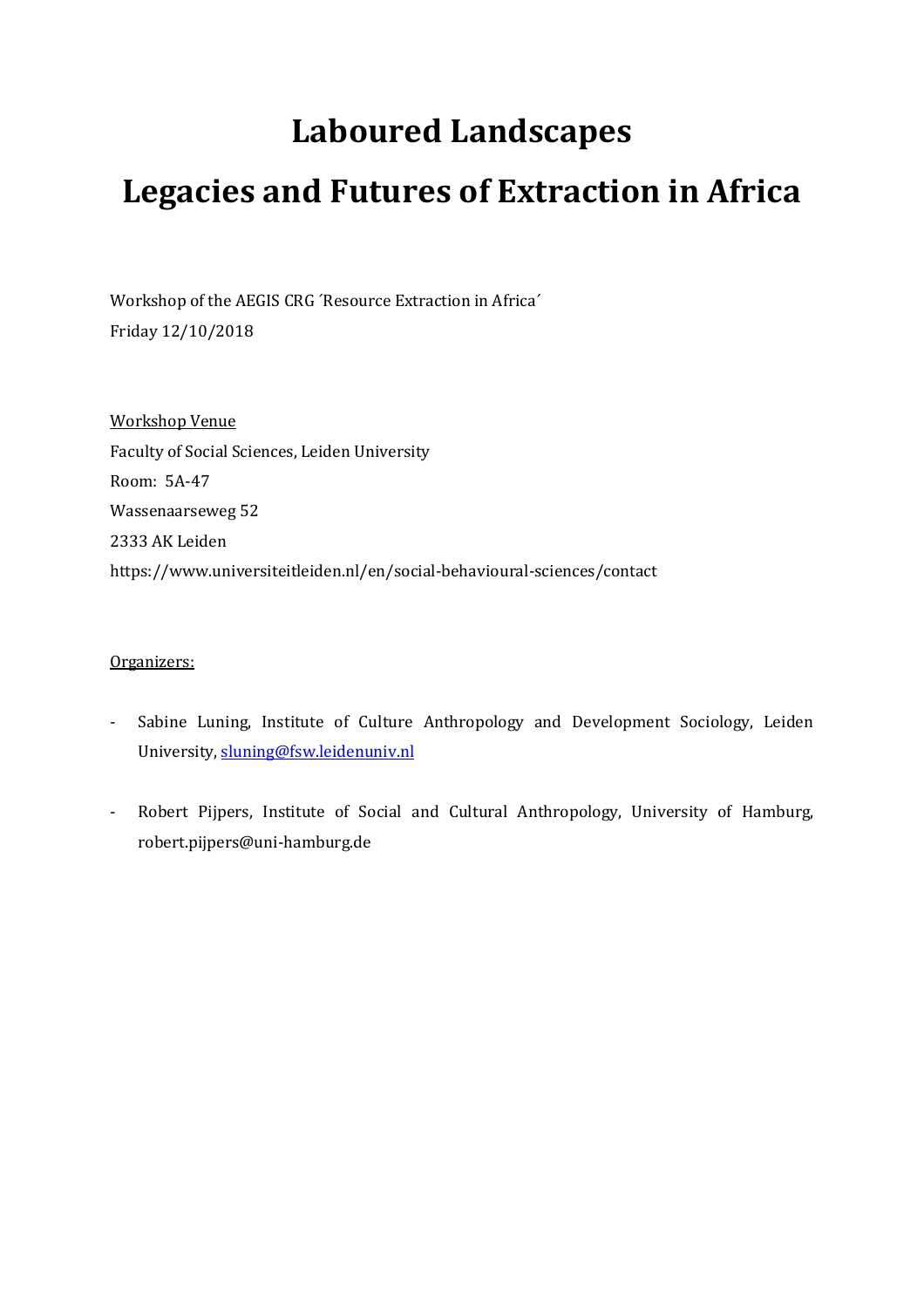### **Introduction**

In the seventies studies of resource extraction, and large-scale economic interventions in the south more broadly (called Third World at the time), focused strongly on labour issues. The more recent debates on large-scale land acquisitions in Africa and elsewhere ('Land grabs') entailed a radical swing to attention for land. Labour seemed a less pertinent issue, particularly due to the fact that the new forms large-scale land use were less labour intensive. Studies focused on competition over land, and Corporate Social Responsibility was seen to move from the relationship between employer/employee to the relation between TNC's and local communities residing in the vicinity of the (mining) operations.

However, a return to the 'labour question' was signalled by the work of scholars such as Tania Li (2009, 2011) who engaged in discussions over redundancy of local populations, precisely because of the current characteristics of large-scale land investments in Africa. This fed into broader moral discussions on the question of benefit sharing: Can and should labour still be considered the major basis for creating value? Should we not move towards new ways of wealth redistribution? In this discussion, with pertinent relevance for economic issues in both North and South, extraction of resources takes centre stage. Ferguson (2016) shows, for instance, how mineral wealth has a long history of being conceived as something that cannot be owned solely on the basis of labour and capital put into the extraction practices, but as something that belongs to groups of people with long histories in the lands (mostly located in the state as ultimate owner). Subsequently, discussions concerning, for example, resource curse, local content, CSR and employment, can be framed in wider perspectives on (re)distribution of extracted wealth, based on legacies and politics of belonging and more inclusive futures.

The issue of 'Labour' has thus returned in scholarly debates, but embedded in debates over value of land and people living and labouring extractive landscapes. This panel invites papers that address this issue of 'laboured landscapes' and the connected (moral) issues of wealth distribution.

### **Registration: sluning@fsw.leidenuniv.nl**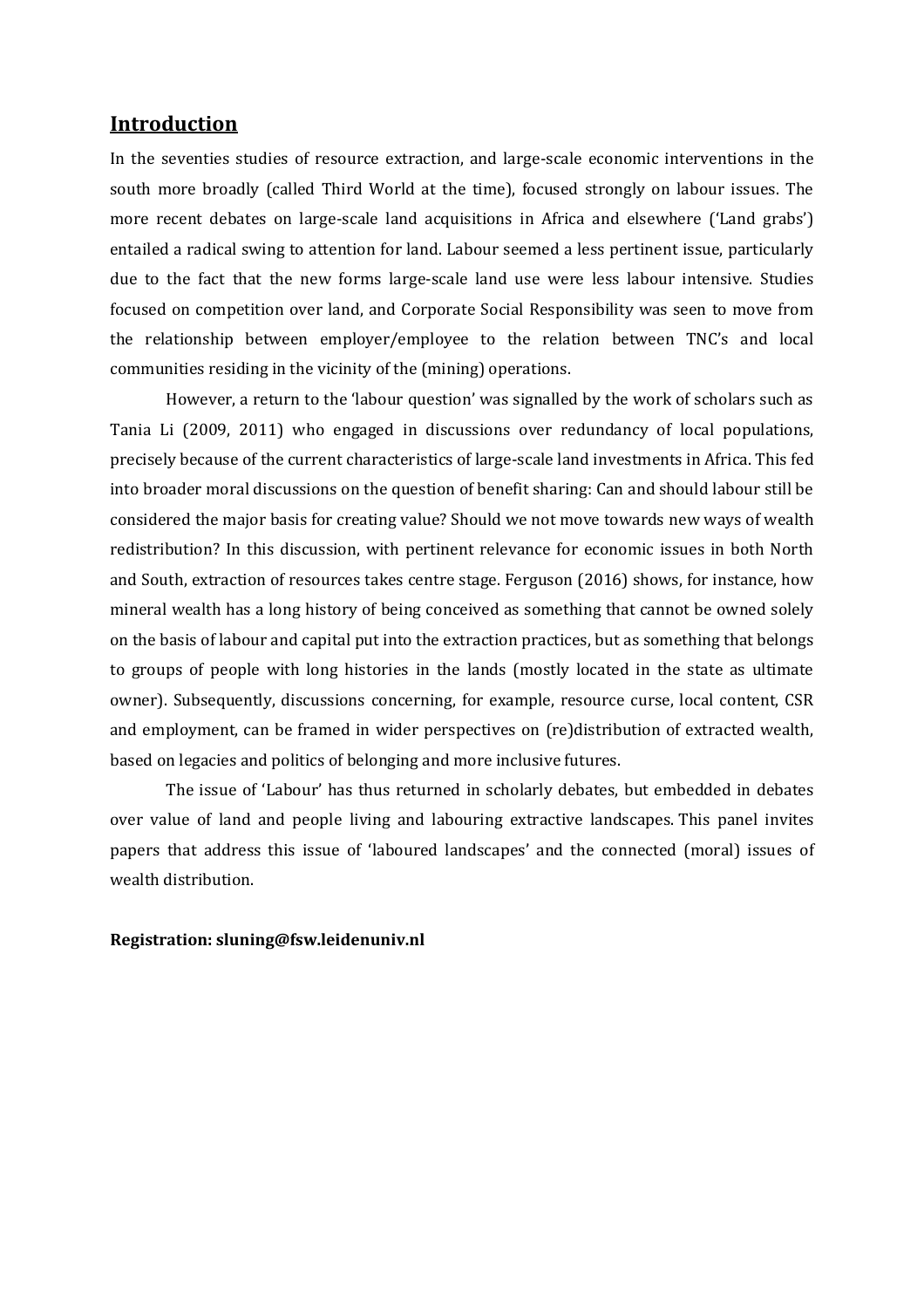## **Programme**

| 08.30           | Room open, coffee/tea                                                             |
|-----------------|-----------------------------------------------------------------------------------|
| $08.45 - 09.00$ | Opening Sabine Luning & Robert Pijpers                                            |
| $09.00 - 09.45$ | What is a landscape, anyway? Spatial concepts and metaphors for extractive        |
|                 | regions - Katja Werthmann, University of Leipzig                                  |
| $09.45 - 10.30$ | Changing Forest Cover and Land Use Pressures following Oil Discovery in the       |
|                 | Northern Albertine Rift Landscape, Western Uganda: Methodological                 |
|                 | Learning - Ronald Twongyirwe, Mbarara University of Science and                   |
|                 | Technology                                                                        |
| $10.30 - 11.00$ | Coffee/Tea                                                                        |
| $11.00 - 11.45$ | "Tãngpogse": Downhill's women. Construction of a social status on the South-      |
|                 | West gold mining sites (Burkina Faso) - Alizèta Ouedraogo, l'Université           |
|                 | Lumière Lyon 2                                                                    |
| $11.45 - 12.30$ | Women in the Katangese mining sector: surplus or added value? - Francesca         |
|                 | Pugliese, University of Liège                                                     |
| $12.30 - 13.45$ | Lunch                                                                             |
| $13.45 - 14.30$ | Unequal Extractions in China's Ghanaian Gold Rush: Bringing Class Back In -       |
|                 | Gordon Crawford, Coventry University                                              |
| $14.30 - 15.15$ | Mining capital, land, and labour in the Congolese copperbelt - Benjamin           |
|                 | Rubbers, University of Liege                                                      |
| $15.15 - 15.45$ | Coffee/Tea                                                                        |
| $15.45 - 16.30$ | Labour, ownership and transparency from the end-side perspective of the gold      |
|                 | supply chain - Matthieu Bolay, The Graduate Institute of International and        |
|                 | Development Studies, Geneva                                                       |
| $16.30 - 17.15$ | Flexibilization, social distinctions and masculinities: A case of Zambia's Mining |
|                 | sector - James Musonda, University of Liege                                       |
| $17.15 - 17.30$ | Closure                                                                           |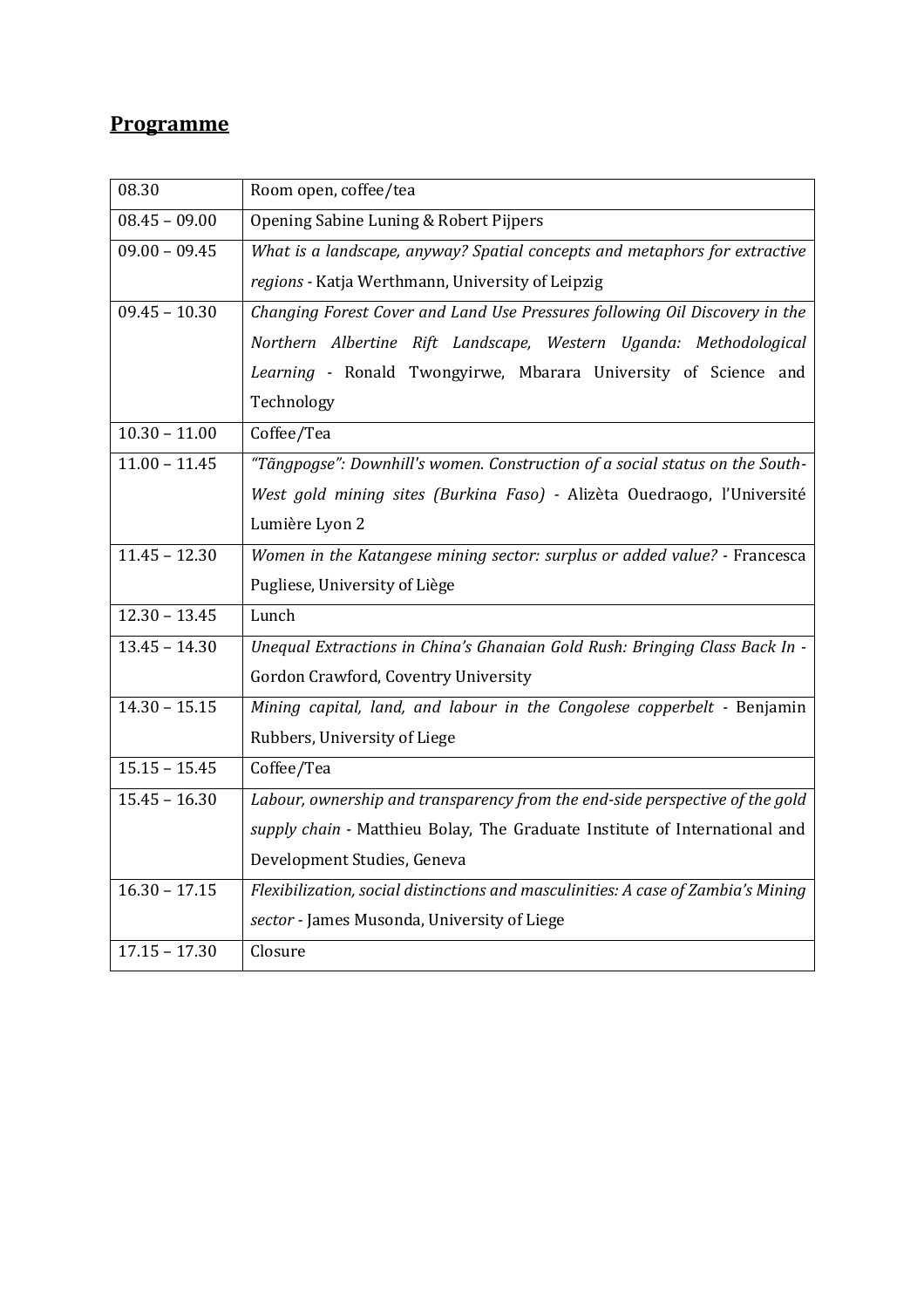### **Abstracts of presentations**

**What is a landscape, anyway? Spatial concepts and metaphors for extractive regions** Katja Werthmann, University of Leipzig

In many studies from the social sciences on resource extraction, especially mining, spatial concepts like "frontier", "borderland" or "enclave" have been used repeatedly for mining regions and their socio-spatial environments, often in a rather metaphorical way. Whereas the notion of the "frontier" evokes open horizons and unknown possibilities, the "enclave" is associated with disconnection and opaqueness. "Borderlands" are spaces of opportunity for entrepreneurs, but at the same time spaces of marginalization and insecurity for many.

Recently, the terms "operational landscape" and "minescape" have been proposed as concepts that capture the multidimensionality of extractive activities, which include a variety of actors, scales, temporalities and materialities. "Operational landscapes" are an integral element of what Brenner (2014) calls "planetary urbanization". Ey & Sherval (2016) use "minescape" as a "conceptual tool" for "representing and encompassing the nuances of the everchanging extractive sector".

This paper discusses spatial concepts and metaphors for extractive regions. Are such spatial concepts and metaphors useful for capturing the complexity of extractive activities and their social and spatial contexts? Do these concepts resonate with emic notions of spaces and spatialization? Can they elucidate the relation between labour and landscape?

- Brenner, Neil (ed.), 2014: Implosions/Explosions. Towards a Study of Planetary Urbanization. Berlin: jovis.
- Ey, Melina & Meg Sherval, 2016. Exploring the Minescape: Engaging with the Complexity of the Extractive Sector. Area 48 (2): 176-182.

# **Changing Forest Cover and Land Use Pressures following Oil Discovery in the Northern Albertine Rift Landscape, Western Uganda: Methodological Learning**

Ronald Twongyirwe, Mbarara University of Science and Technology

The Northern Albertine Rift Landscape (NARL) is endowed with some of the largest natural forests in Uganda (e.g. Budongo and Bugoma), with rich biodiversity, but has suffered extensive deforestation in the last 30 years. Oil was recently discovered in the landscape and extraction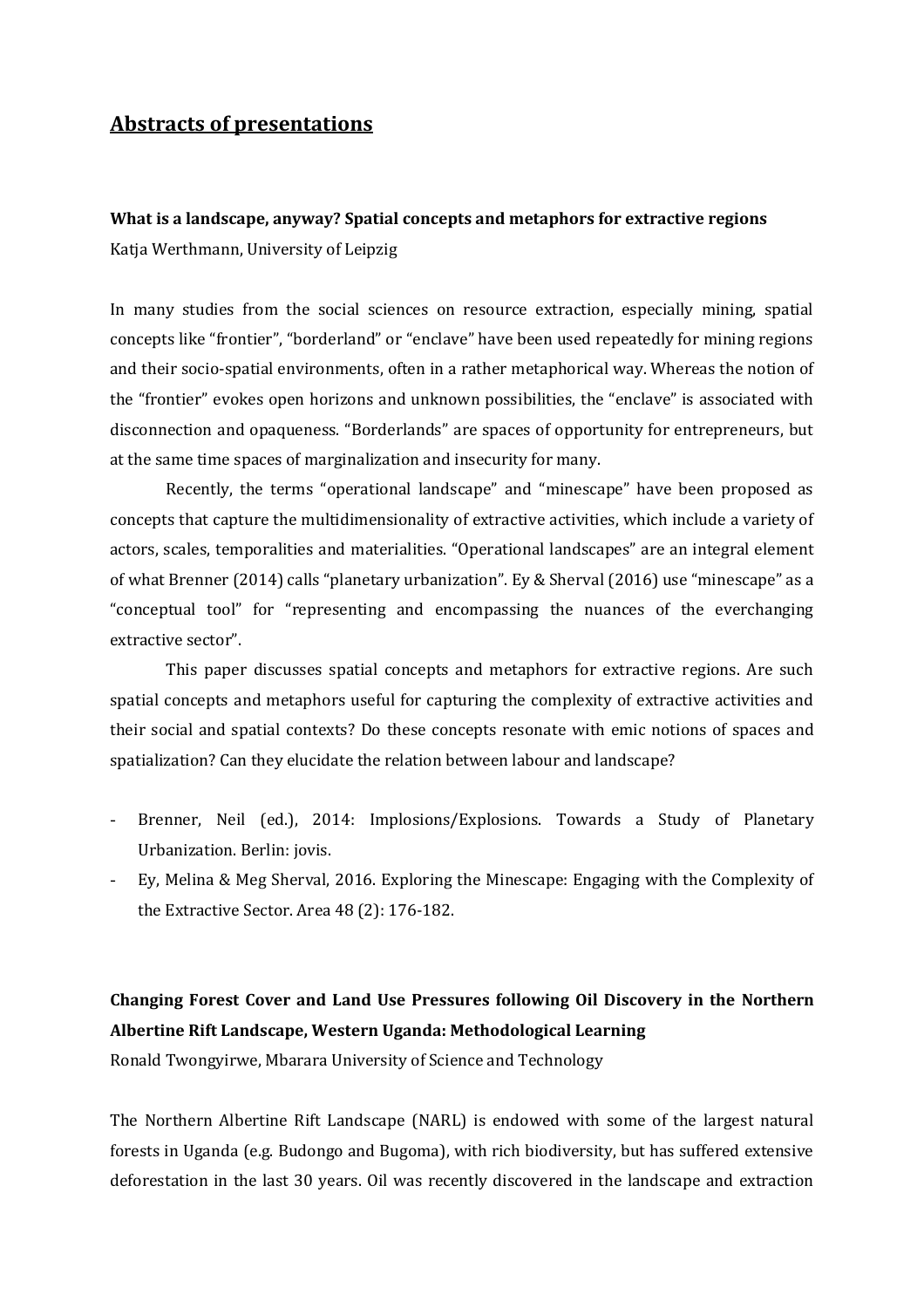plans are underway. This has increased pressure on natural resources and heightened the potential for resource use conflicts. Central to these natural resource use pressures are competing interests over land for agriculture, settlement and industrial development. This undermines people's livelihoods, and threatens biodiversity conservation. In this presentation, we show the extent to which natural forests have been lost over a recent 30–year period based on remote sensing imagery, social surveys and ground truth data (generated during the first author's PhD studentship). In particular, we elaborate the aggressive expansion of the sugarcane out–grower scheme and small-scale agriculture – the main drivers of natural forest erosion on private land around Budongo; but show how the militarised protection of the gazetted forests has been successful. We obtained some additional funding to understand the potential impact of the oil industry in this complex socio-ecological system. In the second part of the presentation, we share insights on how mixed methodologies could be used to generate sensitive data in geographically contested landscapes. The mixed approaches include: remote sensing, social surveys, and agent-based modelling (ABM). The ABM process includes conceptualisation, generation of model runs, and use of results in a participatory manner with local communities. This approach has the potential to enhance transparency of the model and inform decision making, for policy formulation and conflict management.

## **"Tãngpogse": Downhill's women. Construction of a social status on the South-West gold mining sites (Burkina Faso)**

Alizèta Ouedraogo, Laboratoire Des Enjeux Contemporains, Lyon2 / ENS-Lyon / CNRS

Since the 1980s, artisanal gold mining has emerged in many countries in West Africa. In Burkina Faso, especially in the South-West region in the Lobi country, artisanal gold mining in those years was practiced only by women. The 2000s are characterized by a massive arrival in the region of many migrant gold miners (women and men) from neighboring countries (Ivory Coast, Mali, Ghana, Niger, Togo and Benin) and other regions of Burkina Faso. This situation is explained by the increasing impoverishment of the populations, especially the rural one because of the great droughts and bad agricultural productions in West Africa. Consequently, the native and non-native women and men find themselves in competition on the gold sites.

The concept of "tãngpogse" is created by artisanal miners to refer to women staying on gold panning sites. This has resulted into consequences for the family life of miners such as family crumbling and dislocation, difficulties related to children education, unfaithfulness, polygamy and break-ups (divorces).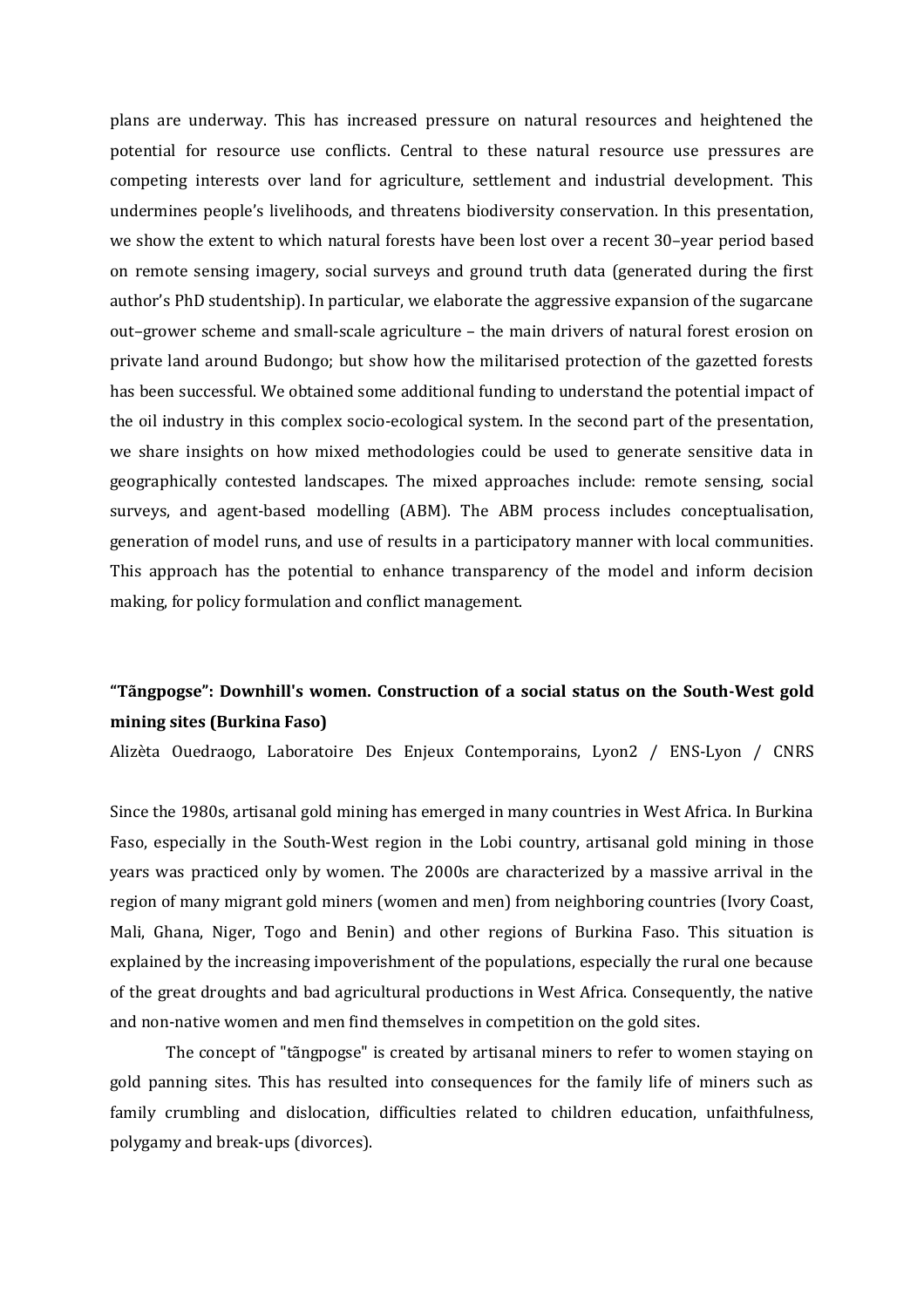Our communication will focus on gender-based anthropological analysis of gold-bearing sites, the construction of a social identity, and the sexual division of labor.

#### **Women in the Katangese mining sector: surplus or added value?**

Francesca Pugliese, University of Liège

Over the last decades, with the boom in foreign mining investments, the number of women working in the mining industry of the Haut Katanga region (RDC) has steadily increased. The employment of women remains mainly relegated to artisanal mining, and only rarely can women obtain a stable job in the new transnational mining companies, and thus fully benefit from the economic opportunities generated by the increased extraction of mineral resources. Through a discussion of case studies, this paper analyzes the situation of the Congolese female workers and their double difficulty to profit from the country's mining wealth: as locals and as women. Indeed, according to T.M. Li, large-scale land (and mining, in this case) investments do not necessarily imply a gain for the locals, which instead, in many cases, are considered as a surplus in the mining formal sector, generally in need of highly-skilled employees. Hence, in a society where women willing to work are often hampered by their own families, it is understandable how low their possibilities are to enter the formal mining sector, which even highly educated Congolese male workers struggle to access and see as a significant achievement in their careers. Based on ethnographic research in various mining companies during 2017 and 2018, this paper explores exceptional cases of female workers in the formal sector, their access to employment and the strategies to maintain their working position, generally thought of as naturally reserved for men. By analyzing the condition of the female mining workers, this paper aims to reflect on the issue of wealth distribution from the gender point of view.

### **Unequal Extractions in China's Ghanaian Gold Rush: Bringing Class Back In**

Gordon Crawford, Coventry University Nicholas Loubere, Lund University

Since the mid 2000s, tens of thousands of Chinese citizens from a single rural poverty-stricken county in the southern Guangxi Zhuang Autonomous Region have been migrating to Ghana in order to engage in artisanal and small-scale gold mining (ASM). The Chinese miners have rented farmland in rural areas, often near rivers, and have imported their own mining equipment,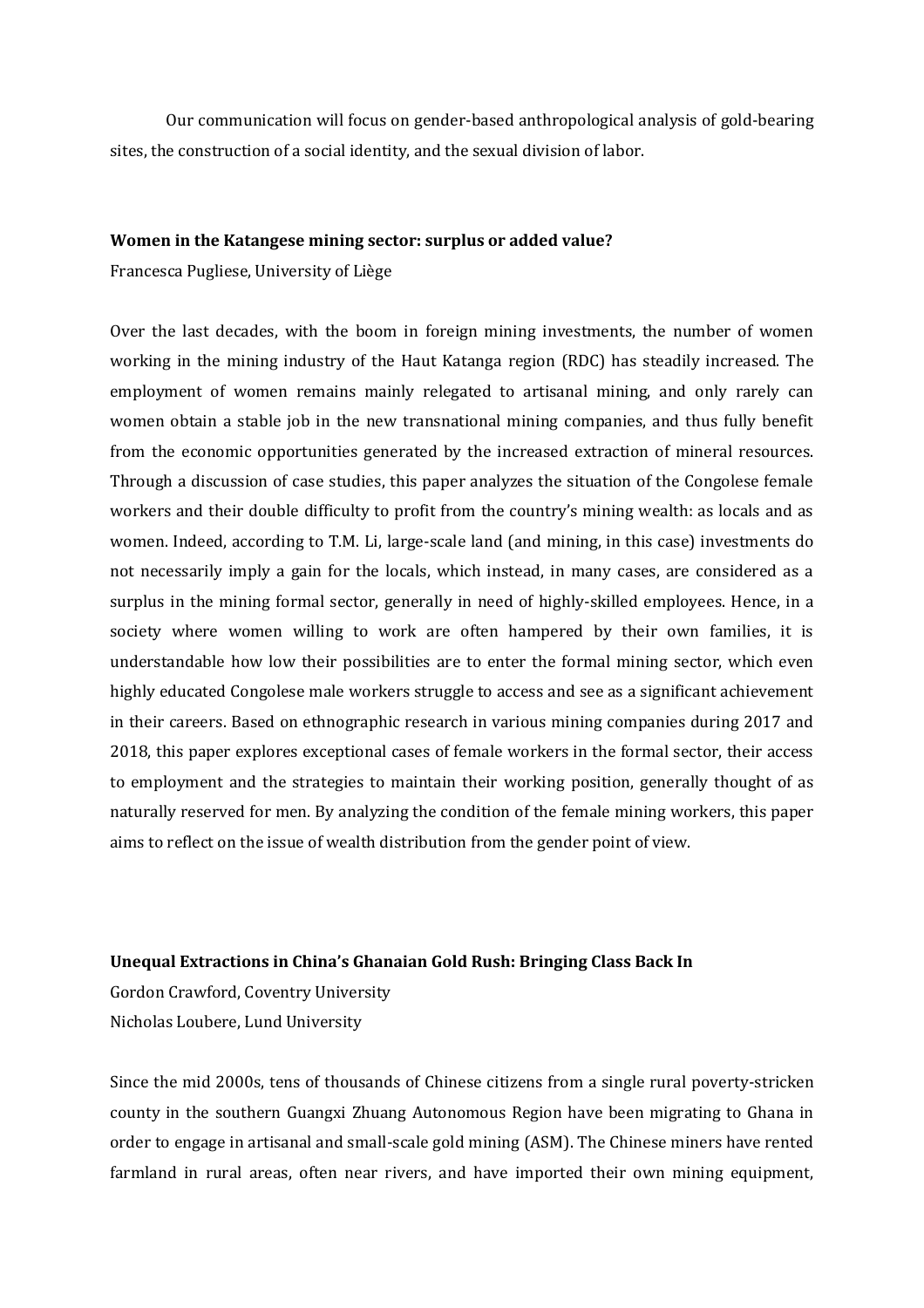including for river dredging, which has allowed them to rapidly scale up the extraction of alluvial gold. This mass migration event has created new forms of cooperation between Chinese miners and local Ghanaians, but has also resulted in substantial environmental degradation and some violent conflict. Moreover, foreign involvement in small-scale mining is formally illegal. In mid-2013 the Ghanaian government initiated a nation-wide crackdown on illegal mining activities, deporting nearly 5,000 Chinese miners. This was followed in April 2017 by a complete moratorium on ASM in the country for locals and foreigners alike, which continues to this day.

The Chinese presence in the Ghanaian ASM sector has been widely covered in domestic and international media. There is also a growing body of academic literature examining this event and its outcomes. With some notable exceptions, the majority of media coverage and academic literature on the topic depicts the Chinese miners as a homogenous group equally benefiting from the gold rush, and having a uniform impact on the local society, economy, and environment in Ghana. This paper argues that this dominant discourse neglects to highlight the segmentation that exists within the migrant miner group, and the uneven ways in which the Chinese ASM activities have impacted on local populations. Drawing on in-depth fieldwork in both Ghana and China, we illuminate the ways in which mining operations are differentiated between investors and workers, creating winners and losers among and between Ghanaians, the Chinese miners, and their families back in China. This nuances the oft-told story of the successful Chinese miner extracting wealth from Ghana to send back to China, and instead paints a picture of a heavily textured labour landscape segmented along class lines.

### **Mining capital, land, and labour in the Congolese copperbelt**

Benjamin Rubbers, University of Liege

According to T.M. LI, far from reducing poverty, the promotion of FDI in agriculture leads to the dispossession of a growing number of small farmers without providing them with alternative livelihood opportunities. Highly mechanized, the new mega farms simply do not need their labour. Developed on the basis of research on rural development programs in Indonesia, this analysis has been expanded to various forms of large-scale land acquisition in Asia and the global South. An increasing proportion of the world's population, Li argues, is becoming 'surplus' to capital's requirements.

Following her invitation to study this issue in comparative perspective, my paper aims to assess the relevance of Li's argument for mining investments in the Congolese copperbelt, where large concessions of land have been granted to foreign companies in the last two decades. I will first attempt to refine and nuance Li's broad analysis by drawing attention to the specificity of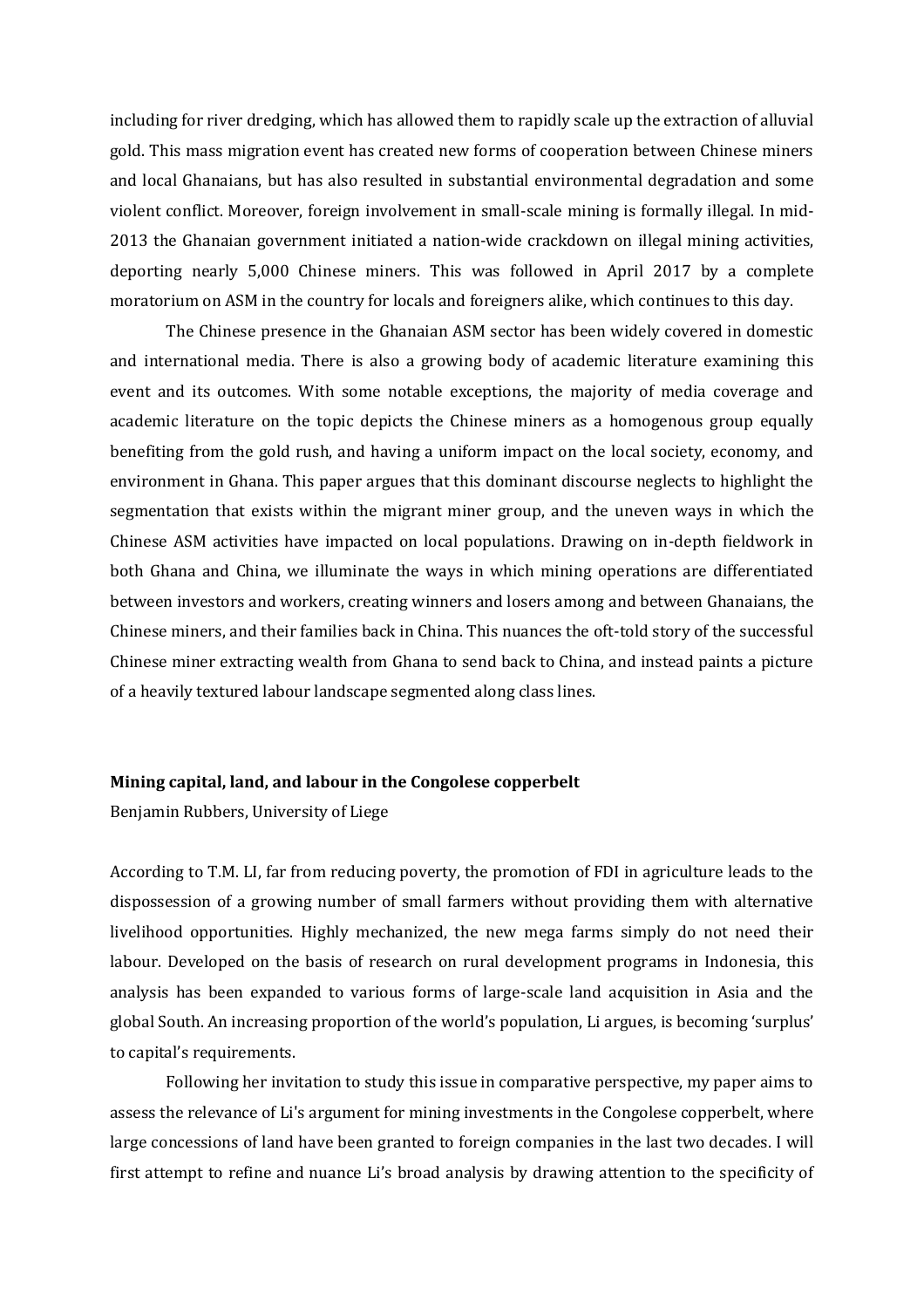this context with respect to three aspects: access to land; access to employment; and variations between mining projects. After this general discussion, I will focus on a case study (Tenke Fungurume Mining) that fits particularly well in Li's scenario, as the development of this mining project has entailed the displacement of several villages and the forced eviction of thousands of artisanal miners. In addition, although this company set up a recruiting procedure giving priority to the 'local community', voices denouncing the marginalisation of local people in access to employment were raised early on. To conclude, some of these dissenting voices will be examined in more details to reflect on their politics, the forms of redistribution that they call for, and their limitations.

## **Labour, ownership and transparency from the end-side perspective of the gold supply chain**

Matthieu Bolay, Centre on Conflict, Development & Peacebuilding

The expansion of gold mining – both large and small scale – is being documented by a growing number of studies mainly focusing on the production-side of the supply chain. Yet, the end side (trade and consumption) tend to be neglected in the anthropological (and akin) literature. Looking at gold production from the end of the supply chain allows to rethink taken for granted distinctions, for example between "capital and labour intensive", "large and small-scale" or "formal and informal" mining for the diversity of production circuits tend to merge across the mineral's lifespan. In this process, the refinery industry plays a key role by conflating technical procedures, certification schemes, and by acting as a catalyst for trade, thus linking production circuits with the consumption side of the chain.

With growing media interest, consumers' concerns and advocacy pressure, this discrete industry has recently received greater attention. In Switzerland, where it has historical roots, the industry is directly concerned by a federal initiative on "responsible multinational companies" which may change the Swiss constitution and impose due diligence to refiners' supply chains, thus enacting public expectations of greater "transparency" in the mining sector. Because of their position, refiners are deemed to be accountable for labour ("human rights") and land ("the environment") at the bottom of the chain and are expected to enact a transparency regime upon which a more inclusive distribution of wealth could be envisioned.

Based on preliminary fieldwork with actors of the refinery and trade industry in Switzerland, as well as with politics and advocacy groups, this paper aims at opening the transparency "back box" and bring some initial insights about how labour and land are (or not)